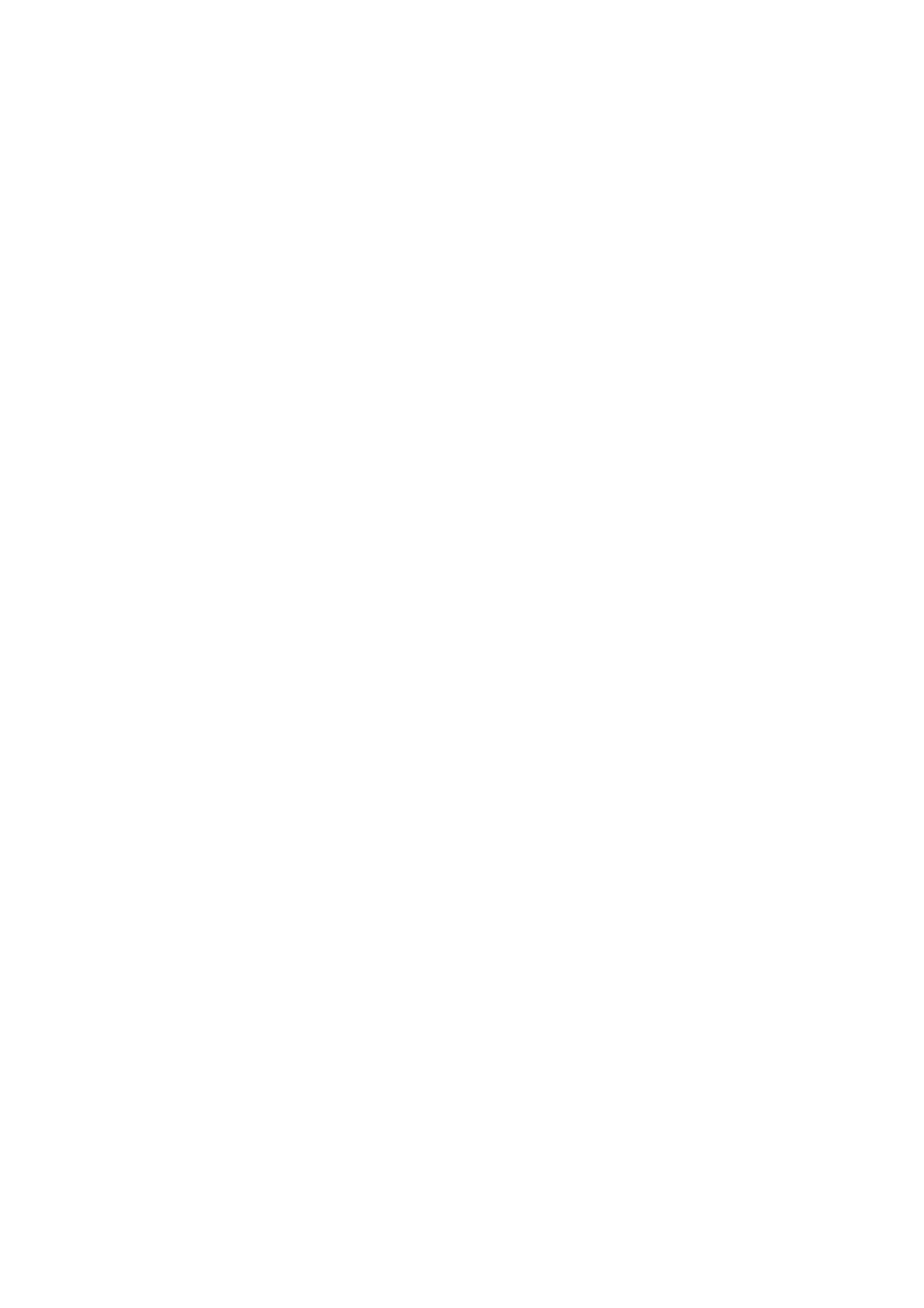# **Table of Contents**

| 1. |     |                                           | .59            |
|----|-----|-------------------------------------------|----------------|
|    | 1.1 |                                           | 59             |
|    | 1.2 |                                           | 60             |
|    |     | 1.2.1<br>1.2.2<br>1.2.3<br>1.2.4<br>1.2.5 | 60<br>60<br>61 |
|    | 1.3 |                                           | 61             |
|    | 1.4 |                                           | 62             |
|    |     | 1.4.1<br>1.4.2                            | 63             |

|  | 2. SUMMARY INFORMATION ON PAYMENT MEDIA USED BY NON-BANKS  63 |  |  |  |  |
|--|---------------------------------------------------------------|--|--|--|--|
|  |                                                               |  |  |  |  |
|  |                                                               |  |  |  |  |
|  |                                                               |  |  |  |  |

| 3. |     | PRESENT INTERBANK EXCHANGE AND SETTLEMENT SERVICES  65 |  |      |
|----|-----|--------------------------------------------------------|--|------|
|    | 3.1 |                                                        |  |      |
|    | 3.2 |                                                        |  |      |
|    |     | 3.2.1                                                  |  |      |
|    |     | 3.2.2                                                  |  |      |
|    |     | 3.2.3                                                  |  | - 66 |
|    |     | 3.2.4                                                  |  |      |
|    |     | 3.2.5                                                  |  |      |
|    |     | 3.2.6                                                  |  |      |
|    |     | 3.2.7                                                  |  |      |
|    |     | 3.2.8                                                  |  |      |
|    |     |                                                        |  |      |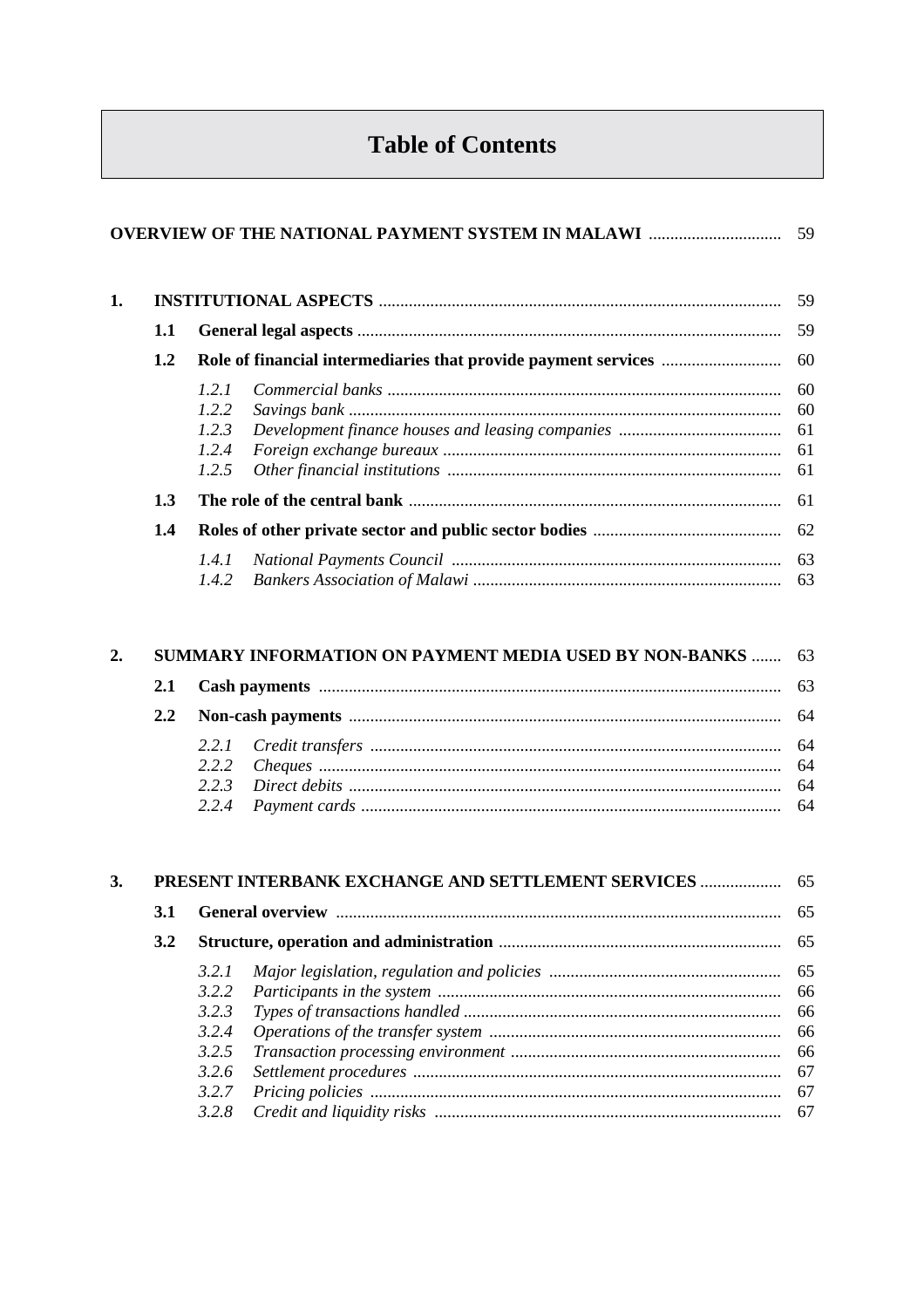|     | SPECIAL USE OF INTERBANK TRANSFER SYSTEMS FOR<br><b>INTERNATIONAL AND DOMESTIC FINANCIAL TRANSACTIONS  67</b> |  |  |  |  |  |
|-----|---------------------------------------------------------------------------------------------------------------|--|--|--|--|--|
| 4.1 |                                                                                                               |  |  |  |  |  |
| 4.2 |                                                                                                               |  |  |  |  |  |

| THE ROLE OF THE CENTRAL BANK IN INTERBANK |  |  |  |  |  |
|-------------------------------------------|--|--|--|--|--|
| 5.1                                       |  |  |  |  |  |
|                                           |  |  |  |  |  |
| 5.2                                       |  |  |  |  |  |
| 5.3                                       |  |  |  |  |  |
| 5.4                                       |  |  |  |  |  |
|                                           |  |  |  |  |  |

| 6. |     |  |                                                                                  |  |  |  |
|----|-----|--|----------------------------------------------------------------------------------|--|--|--|
|    | 6.1 |  |                                                                                  |  |  |  |
|    |     |  | 6.1.1 NPC plan of action for modernisation of the payments systems in Malawi  70 |  |  |  |
|    | 6.2 |  |                                                                                  |  |  |  |
|    |     |  |                                                                                  |  |  |  |
|    |     |  |                                                                                  |  |  |  |
|    |     |  |                                                                                  |  |  |  |
|    |     |  |                                                                                  |  |  |  |

| m 1 |
|-----|
|-----|

|  |  | $\overline{1}$ . |
|--|--|------------------|
|--|--|------------------|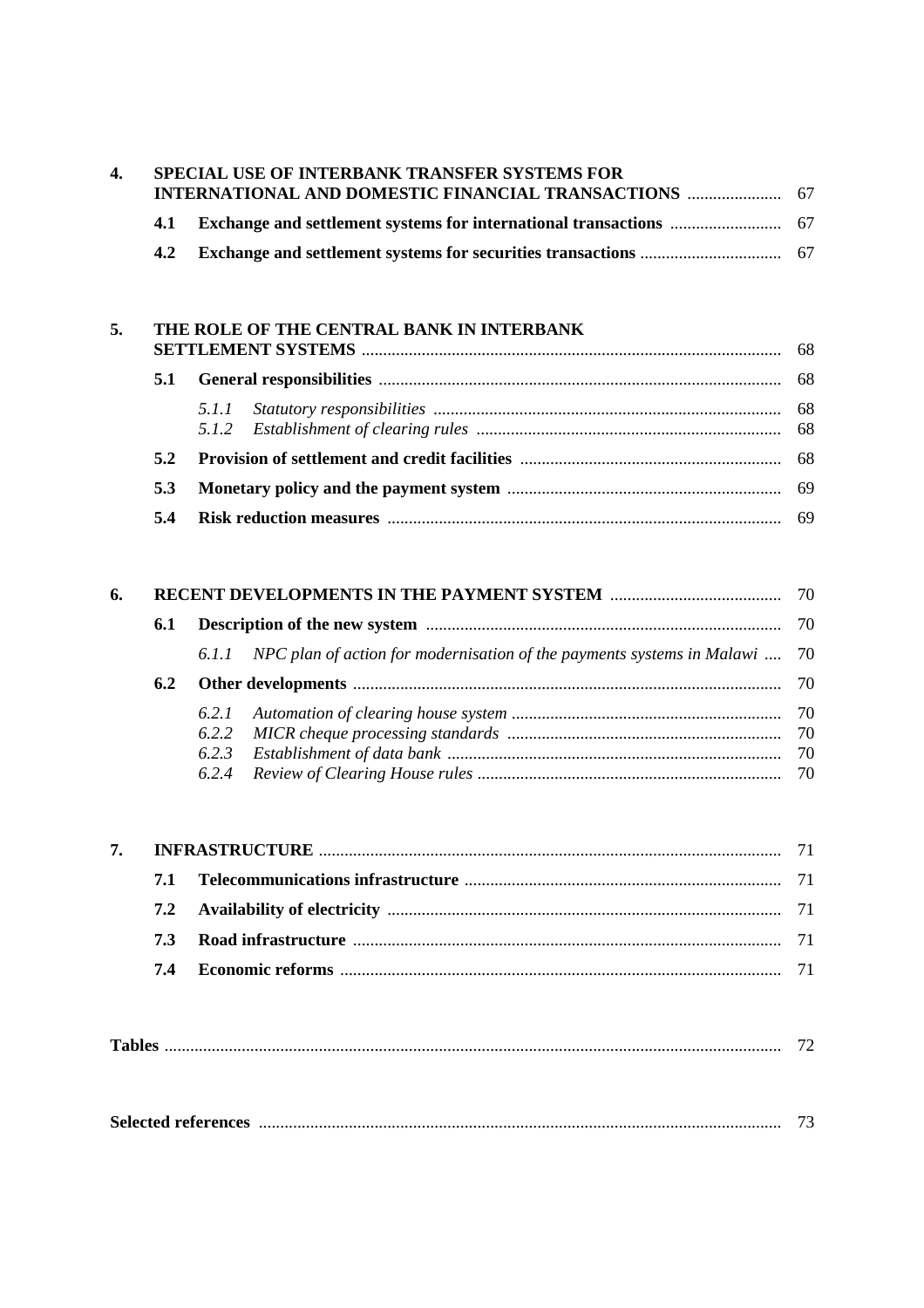# **OVERVIEW OF THE NATIONAL PAYMENT SYSTEM IN MALAWI**

The development of the payment system in Malawi has been influenced to a great extent by the structural reforms that have been implemented in the financial sector since the early 1980s. These reforms were initiated by the Malawi Government as part of the overall structural adjustment programmes the country has implemented since 1981 with the help of the International Monetary Fund and the World Bank. They are aimed at making the whole financial system more responsive and efficient so that it can adequately support the development requirements of the country by providing the required financial resources.

The financial system in Malawi, like in many developing countries, is relatively small, underdeveloped and dominated by a few financial institutions who offer a limited range of services. The economy is predominantly rural-based with only about 15% of the population living in cities and towns. Cash is the dominant mode of payment, but the authorities are now trying to promote the use of cashless instruments such as cheques. The importance of cash in payments processes is reflected in the share of (M1) in the aggregate money supply which averaged 53% between 1992 and 1996. Few people maintain bank accounts. Automated Teller Machines (ATM) facilities are offered on a small scale by one commercial bank (Commercial Bank of Malawi).

A number of factors have a limiting effect on the process of modernisation in Malawi. Some of these factors are:

- lack of commitment by the individual commercial banks to the modernisation programme due to high cost implications;
- low level of computerisation in the banking sector;
- legal and technological shortfalls; and
- differences in corporate strategies among banks.

Despite these problems, the Reserve Bank of Malawi has provided very strong leadership and is a major driving force in the change process. In addition, there is a National Payments Council (NPC) which provides a forum through which the central bank and the commercial banks adequately discuss issues on the modernisation programme and agree on common strategies. Further, the banking sector is relatively small and it has often been very easy for the central bank to bring all parties together and agree on certain issues. There is also global and regional pressure to modernise the payment system to be in line with international standards in order for Malawi to continue transacting with the rest of the world.

# **1. INSTITUTIONAL ASPECTS**

#### **1.1 General legal aspects**

There is no specific legislation that currently governs the payment systems in Malawi, but the following legislation is relevant to the payment and clearing system in the country:

- Reserve Bank of Malawi Act 1989;
- Banking Act 1989;
- Bills of Exchange Act 1967;
- Bank Supervision Act 1989;
- Building Societies Act 1964;
- Capital Markets Development Act 1990.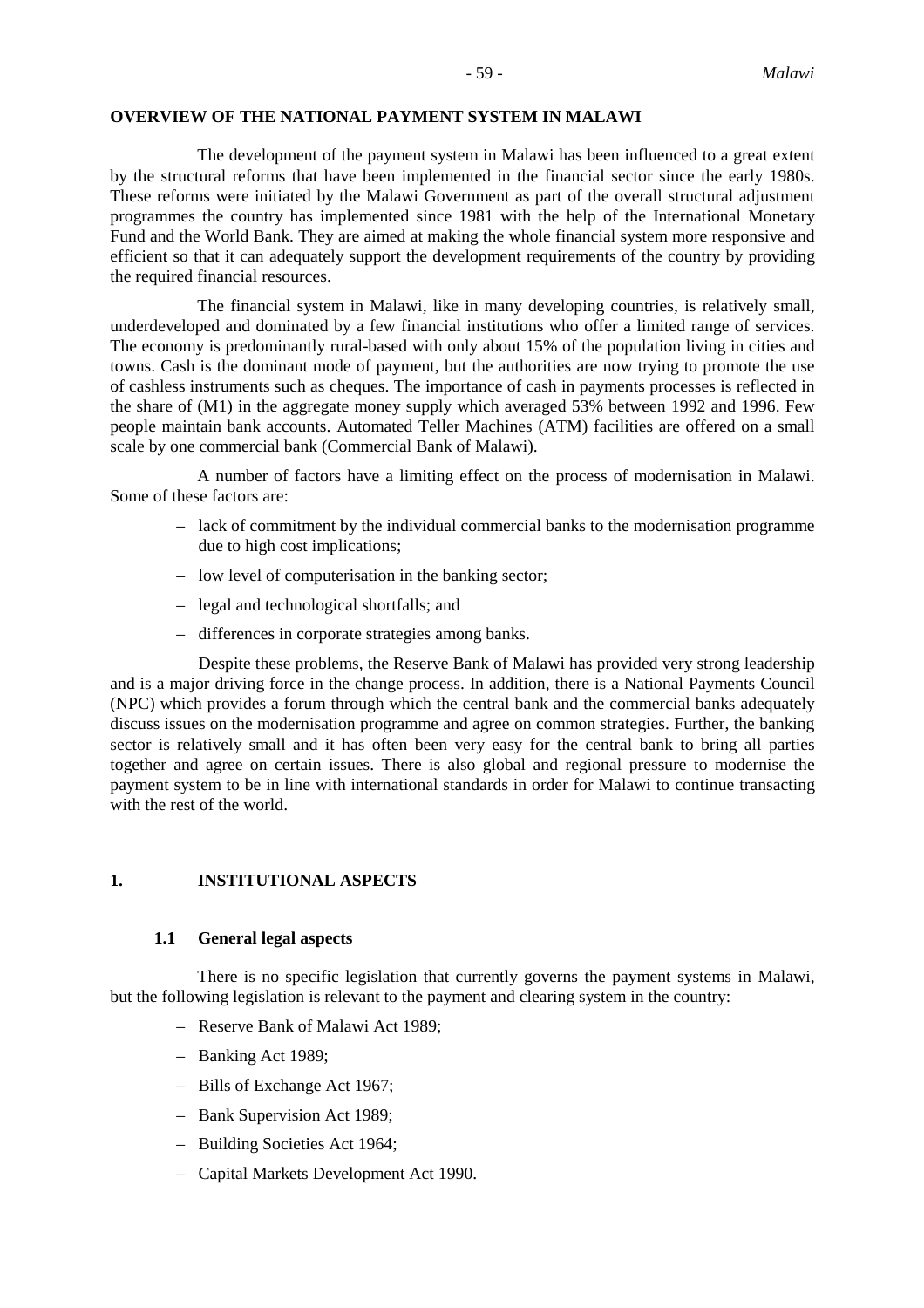The new Reserve Bank of Malawi Act and the Banking Act were amended in 1989. These changes were aimed at instituting necessary reforms in the financial system. The Reserve Bank of Malawi Act provides the legal basis for the existence of the central bank and its functions. It also provides the basis for the establishment of the Clearing House and confers upon the Reserve Bank of Malawi certain powers and duties connected with Banking, Currency and Coinage functions. The Banking Act provides for the regulation of the business of banking in Malawi conducted by commercial banks and other financial institutions and also provides a mandate to the Reserve Bank for the supervision of banking business. In addition to these, the Capital Market Development Act was also enacted in 1990.

This legislation is primarily aimed at laying adequate foundations for the development of a sound banking system and financial markets in Malawi as well as ensuring adequate supervisory provisions. Secondly, they were aimed at protecting the savings of the public and safeguarding the smooth functioning of the commercial banks through laid down rules and regulations for their operations. In particular, the Capital Markets Development Act laid a foundation upon which the Malawi Stock Exchange was established.

The Bills of Exchange Act primarily focuses on a few paper-based instruments such as cheques, promissory notes and bills of exchange. The Act sets out the rights and uses of different types of payment instruments. Apart from the above legislation, there is also no specific legal provision governing other "traditional" payment media or electronic payment systems. Relations between financial institutions, consumers and retailers are governed by private contracts.

#### **1.2 Role of financial intermediaries that provide payment services**

The financial system in Malawi, like in many developing countries is relatively small, underdeveloped and dominated by a few financial institutions that offer a limited range of services. For this reason, the banking sector is also relatively small. It comprises four commercial banks, three leasing companies, one building society, one savings bank and several finance houses with the central bank at the apex. These institutions provide financial services in the economy. There are also a number of foreign exchange dealers that offer foreign exchange services. These are governed by the Exchange Control (Forex Bureaux and Foreign Exchange Fixing Sessions) Regulation of 1994.

#### *1.2.1 Commercial banks*

There are no branches of foreign banks in Malawi and the four commercial banks are therefore all locally incorporated. The two largest banks, namely National Bank of Malawi Limited and Commercial Bank of Malawi Limited, have a wide network of branches including mobile and static agencies throughout the country. The other two banks, First Merchant Bank Limited and Finance Bank Malawi Limited, have established a small number of branches in the major cities. These banks offer a wide range of services to their customers which include payment facilities, loans, foreign exchange transactions, etc. The banks also facilitate payments for the acquisition of Government Treasury bills and Local Registered Stocks by their clients. These banks offer both corporate and retail banking services. Presently, the four commercial banks have a total number of 32 branches and 20 static agencies throughout the country.

Competition among the banks is very low with all of them offering almost similar limited products and the two big banks dominating the market.

#### *1.2.2 Savings bank*

The Malawi Savings Bank was licensed under the Banking Act 1989. Malawi Savings Bank is still using the Malawi Post Office network for most of its operations. It is therefore the only institution with a very wide network of branches penetrating all the rural areas of the country.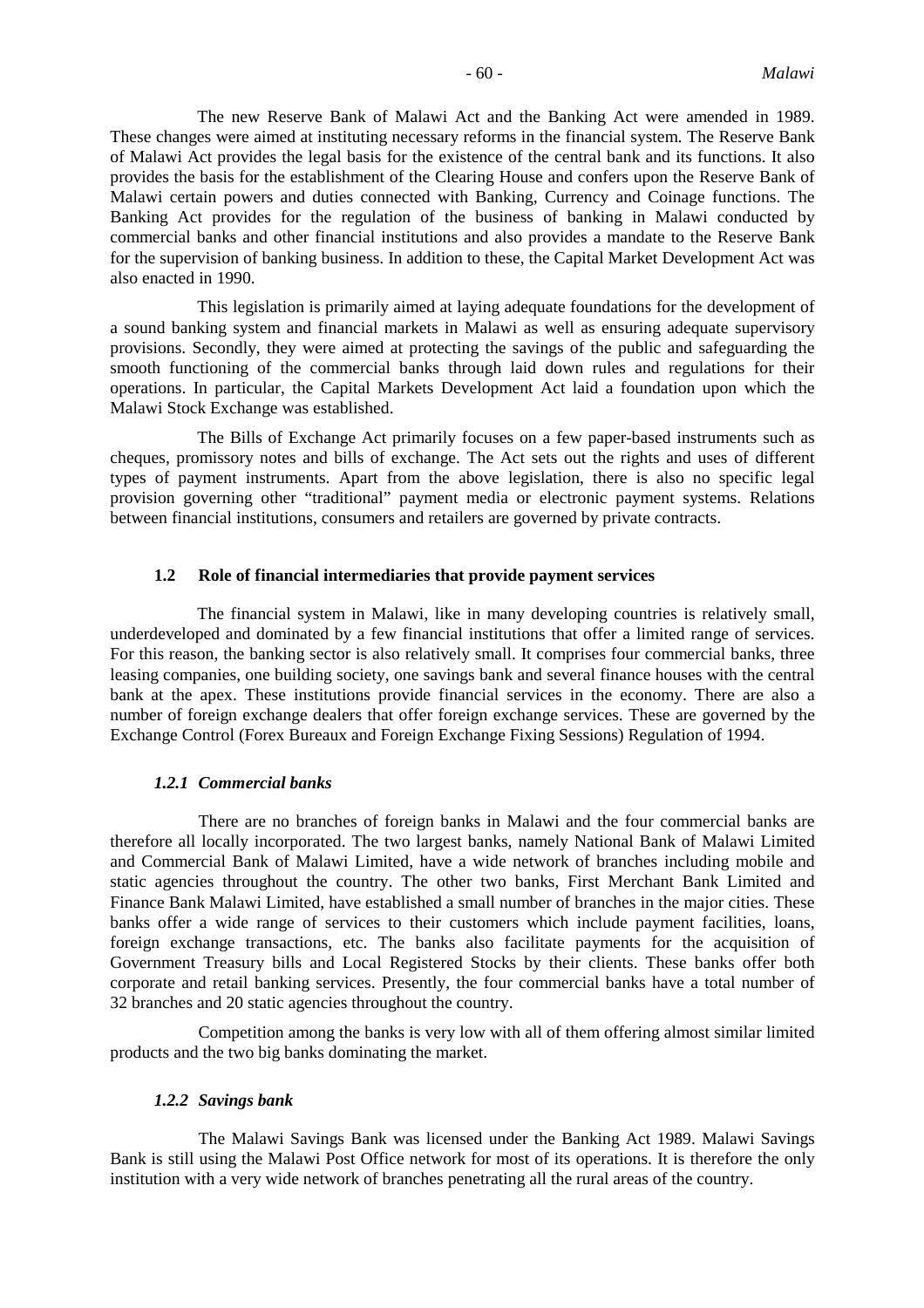The Malawi Post Office Savings Bank was licensed under the Banking Act 1989, but currently a new Malawi Savings Bank Act is being drafted. The aim of this is to transform its operations and make it more competitive in the market. Currently, Malawi Savings Bank does not take part in Clearing House operations.

### *1.2.3 Development finance houses and leasing companies*

There are also a number of development and leasing institutions that provide various services in the financial sector. Amongst these are INDE Fund Limited, Leasing and Finance Company, CBM Financial Services Limited, National Finance Company Limited, NICO Finance Company Limited, and Malawi Rural Finance Company Limited. These institutions provide financial support to various development activities such as manufacturing, tourism, construction, transport, education, agriculture and general trading. In particular, the Malawi Rural Finance Company provides loans to small and medium enterprises and mainly in the agriculture and transport sectors.

#### *1.2.4 Foreign exchange bureaux*

There are several authorised Foreign Exchange Bureaux operating in Malawi. These are allowed to conduct buying and selling of foreign currency notes and travellers' cheques. The Foreign Exchange Bureaux business was established under the Exchange Control (Forex Bureaux and Foreign Exchange Fixing Sessions) Regulation of 1994.

#### *1.2.5 Other financial institutions*

In addition to the institutions mentioned above, there are also a number of small financial institutions that provide credit facilities and advice to small businesses. Some of these institutions are Malawi Union of Savings Credit Cooperatives Limited (MUSCO), Development of Malawian Traders Trust (DEMATT), Small Enterprise Development Organisation of Malawi (SEDOM), Women World Banking (WWB), National Association of Business Women (NBW) and, National Association of Small and Medium Enterprises (NASME).

MUSCO is basically a savings institution which concentrates on encouraging people to form savings groups. The accumulated savings benefit members of the very same groups in terms of loans. DEMATT is mainly a business advisory body aimed primarily at assisting small businessmen in business planning and implementation.

Non-bank institutions are also represented in the payment media market although on a very small scale. Some of these are:

- companies issuing entertainment cards or luncheon vouchers such as hotels and tour operators;
- commercial companies issuing in-house cards or vouchers such as petrol companies like Oilcom which issue pre-funded vouchers for fuel procurement.

# **1.3 The roles of the central bank**

The Reserve Bank of Malawi (RBM) is the country's central bank. It was established in July 1965, a year after the country's independence from its former colonial ruler, Britain. The Bank was established under the Reserve Bank of Malawi 1964 Act of Parliament. This Act was amended in 1989. The Bank's principal responsibilities and duties as stipulated in the Act are as follows:

- to issue legal tender currency in Malawi;
- to act as banker and adviser to the Government;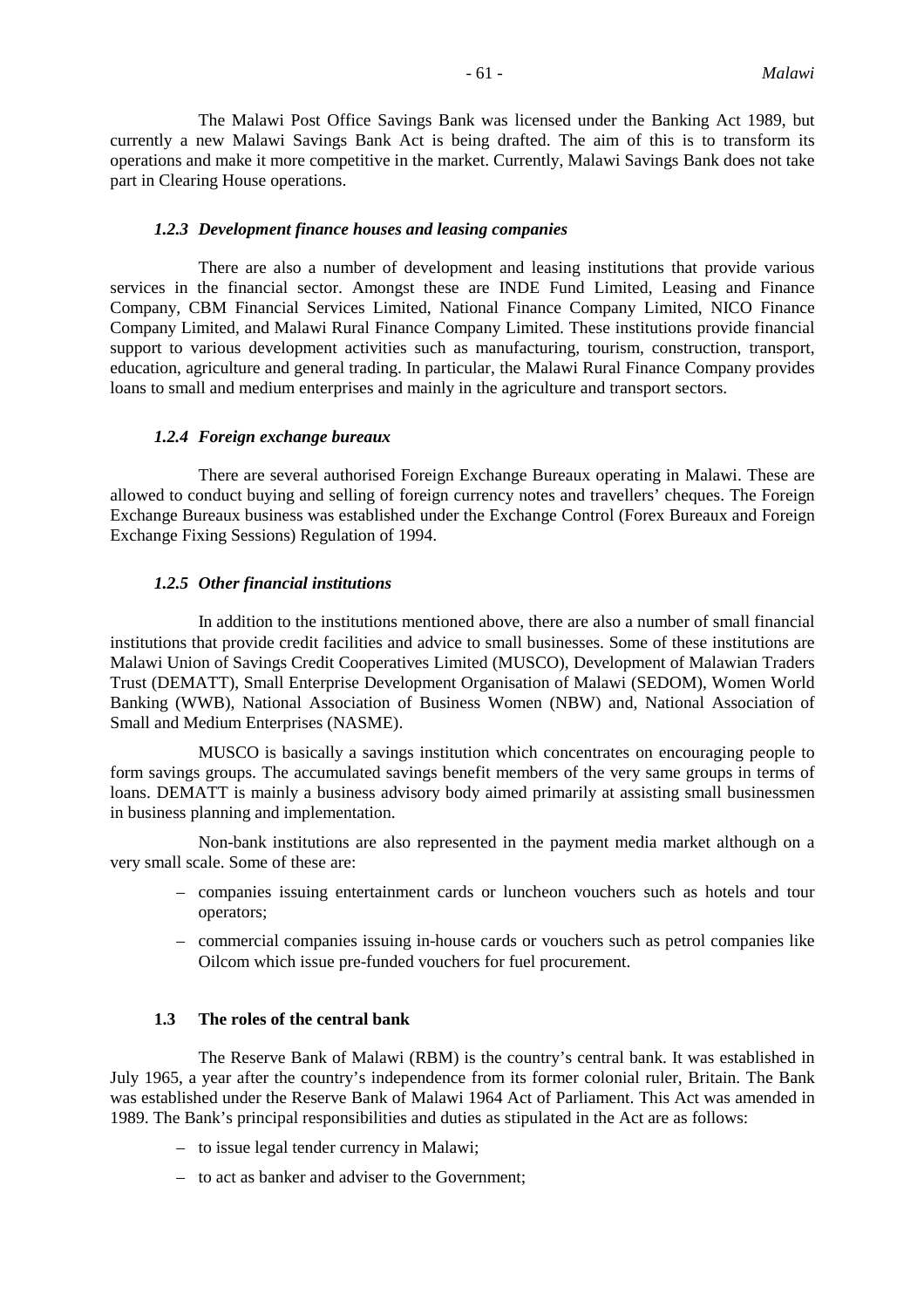- to maintain external reserves so as to safeguard the international value of the Malawi currency;
- to implement measures designed to influence the money supply and the availability of credit, interest rates and exchange rates with the view to promoting economic growth, employment, stability in prices and a sustainable balance of payments position;
- to promote a sound financial structure in Malawi, including payment systems, clearing systems and adequate financial services;
- to promote a money and capital market in Malawi;
- to act as lender of last resort to the banking system;
- to supervise banks and other financial institutions;
- to collect economic data from the financial and other sectors for research and policy purposes; and
- to promote development in Malawi.

In the pursuance of the above functions, the Reserve Bank of Malawi is expected to act with due regard to the interest of the national economy and to the economic policies of the Government.

Distribution of notes and coins is done by the Reserve Bank of Malawi through its head office in Lilongwe as well as its branch in Blantyre in the Central and Southern Regions respectively. In the Northern Region where the central bank does not have its own branch, it maintains a sub-chest agreement with National Bank of Malawi whereby the central bank uses National Bank, Mzuzu Branch as its distribution centre.

As lender of last resort, the Reserve Bank of Malawi grants credit to commercial banks and other financial institutions in the case of severe liquidity problems. As banker to government, the RBM maintains Government accounts and accepts deposits. It also issues Government Treasury bills and Local Registered Stocks on behalf of the Government. The Reserve Bank of Malawi is not involved in retail activities.

The RBM provides the settlement mechanism among banks. Settlement and clearing services are provided at both its head office in Lilongwe and its branch in Blantyre. Malawi uses a netting out settlement system which is basically manual since clearing house operations have not yet been automated. The Bank also plays a leading role in setting standards for the financial system and assumes general responsibility for the smooth operation of payment systems. In this regard, the Reserve Bank issues Monetary Directives from time to time to regulate the financial market.

The Reserve Bank of Malawi is interested in the efficiency, reliability and integrity of the payments system which is vital for monetary policy operations. It is also a supervisory authority over commercial banks and other financial institutions including insurance companies.

In addition to maintaining government accounts, it also maintains accounts for commercial banks and some statutory bodies, foreign central banks, private commercial banks and international organisations like the IMF and the International Bank for Reconstruction and Development (IBRD).

# **1.4 The role of other private sector and public sector bodies**

Several entities play various roles in the modernisation of the payment system in Malawi.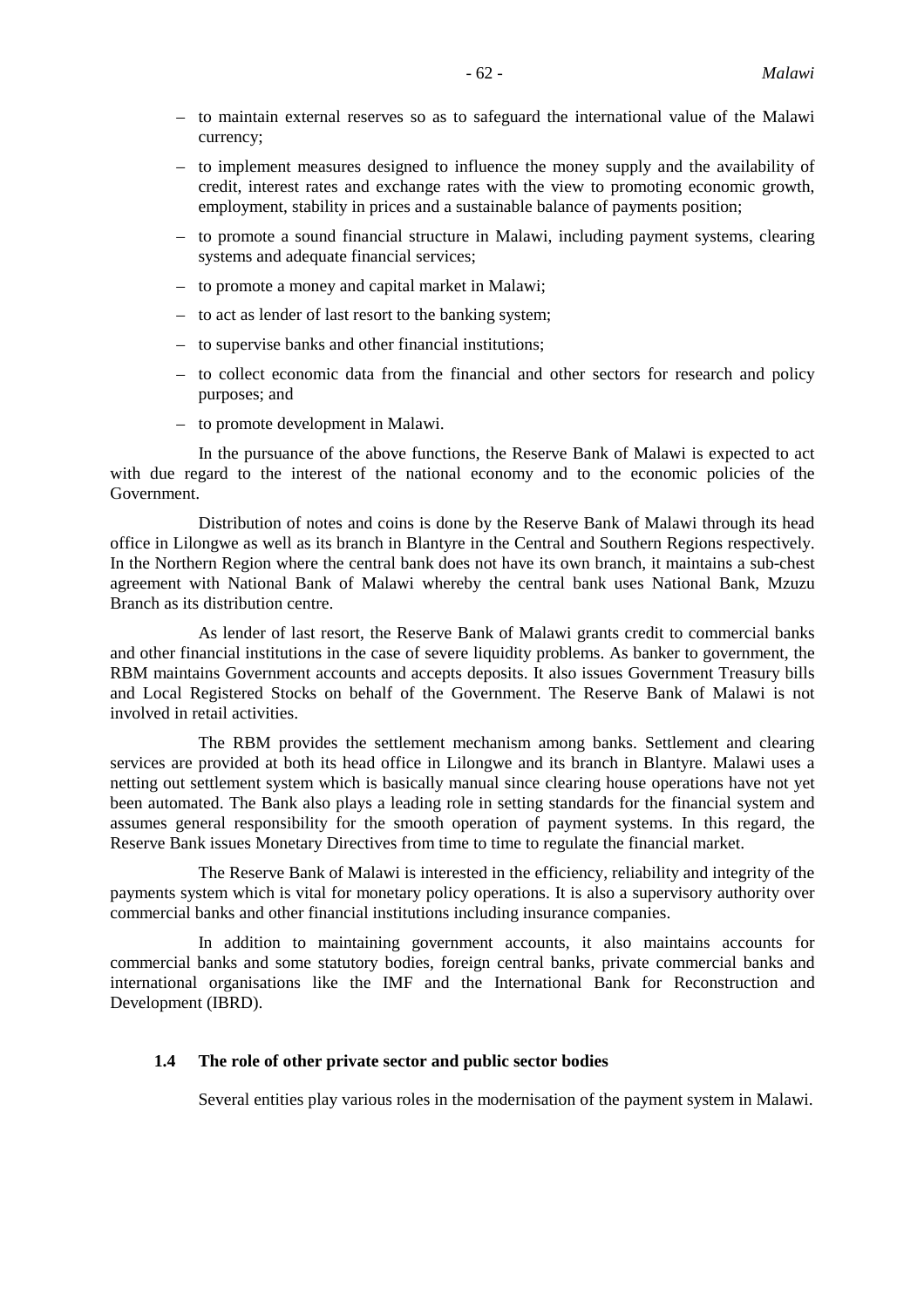#### *1.4.1 National Payments Council*

The promotion of the national payments system in Malawi is done by the National Payments Council (NPC), a body which was established in 1993 under the IMF assisted modernisation programme of the financial sector. A consultancy study on the status of Malawi's national payments system was carried out in that year. The results of this study revealed that much progress could be made in the payments system if there was a specific body to initiate developments in the area. The original members of NPC included the Reserve Bank of Malawi, National Bank of Malawi, Commercial Bank of Malawi and the Government, represented by the Accountant General of the Ministry of Finance. Today membership has expanded to include the two new commercial banks, namely First Merchant Bank and Finance Bank of Malawi Limited. It also includes other financial institutions such as Finance Company of Malawi (FINCOM), New Building Society, Malawi Savings Bank, INDE Financial Services Limited and the Malawi Posts and Telecoms Corporations Department.

The NPC comprises the Governor of the Reserve Bank of Malawi and the Chief Executives of the member institutions. Below this council, there is a steering committee which deliberates issues before they are referred to the council and below this steering committee, there are several task teams which are usually set up by the steering committee to work on specific projects. Committees of this nature are usually disbanded once the purpose for which they were established has been accomplished.

# *1.4.2 Bankers Association of Malawi*

Under the auspices and influence of NPC, in 1995, the commercial banks formed their own association known as the Bankers Association of Malawi. The main objective of this Association is to promote and protect matters of common interest among its members. The Bankers Association of Malawi works hand in hand with the NPC on all issues relating to payments and the modernisation programme.

#### **2. SUMMARY INFORMATION ON PAYMENT MEDIA USED BY NON-BANKS**

# **2.1 Cash payments**

Cash has remained the most widely used payment medium in the consumer sector in Malawi. Approximately 75% of all business transactions are conducted through cash payments. In 1996 the currency in circulation in Malawi averaged MKW 1,398 billion, an increase of approximately 77% over the 1992 levels.

The unit of currency used in Malawi is the Malawi Kwacha (MKW) and comprises notes (Kwacha) and coins (Tambala). One hundred tambala equal one Malawi Kwacha. The banknotes are issued in six denominations of MKW 200, 100, 50, 20, 10, and 5 while the coins are in seven denominations of 1, 2, 5, 10, 20, 50 Tambala and MKW 1. Cash withdrawals are mainly made through the counters in banks. The proportion of notes in relation to the value of total cash in circulation amounted to approximately 96.5% at the end of 1996.

Although it is difficult to estimate the actual value or number of payments made using cash, the relatively underdeveloped banking system has meant that cash takes precedence in most business transactions. As indicated above, the use of ATM services for obtaining cash are offered on a very small scale by one commercial bank.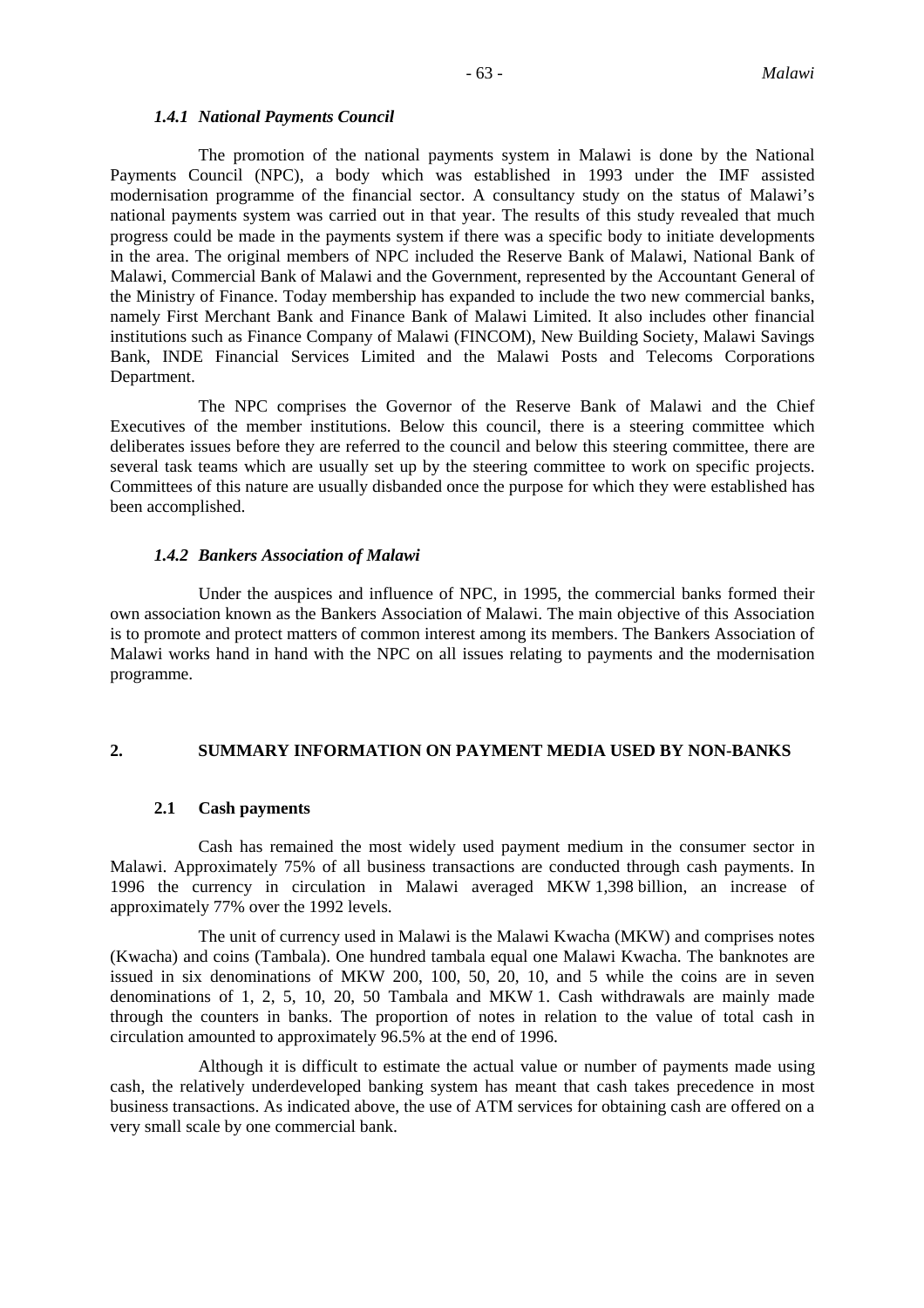# **2.2 Non-cash payments**

# *2.2.1 Credit transfers*

Some payments are made through credit transfers using telegraphic transfers and mail transfers in Malawi. Under credit transfers, the order is given by the customer making the payment to his bank usually in paper form and handed in at his bank branch or sent by post. Credit transfer instructions are also normally used for payments of recurring nature such as rent. However, credit transfers constitute a small proportion of all payments in the country.

Telegraphic transfers are also another form of credit transfers which enables a payment to be made to a holder of a bank account at one branch from an account holder at a different branch of the same bank. Telegraphic transfers are used for both intrabank and interbank transactions validated through use of tested telex messages. Mail transfers are usually used for inter-branch payments.

For cross border transactions, banks are currently being encouraged to use S.W.I.F.T. facilities as opposed to telegraphic transfers in transferring funds because of their efficiency, relatively high security and low cost.

#### *2.2.2 Cheques*

Cheques are issued under the Bills of Exchange Act and they are the most frequently used cashless payment instruments. However, the use of cheques has not been popular due to a number of factors. Two of these factors are the long delays in cheque clearing periods and the large number of cheques issued on insufficiently funded accounts. The authorities through the NPC and the Bankers Association of Malawi are examining various ways through which usage of cheques could be promoted. One way through which this can be done is by encouraging banks to issue cheque guarantee cards. It is expected that by supplying creditworthy customers with cheque guarantee cards, financial institutions will promote the acceptability of cheques to creditors. These cards will serve as a guarantee that any cheque drawn will be honoured up to a specific amount whether or not the drawer's bank account has sufficient cover.

In general terms, the volume of cheques has been increasing slowly each year. Unlike other cashless payment instruments, the cheque can be used for several successive payments, by means of endorsement. This practice is, however, relatively limited.

In addition to cheques issued by individual financial institutions, the Post Office also issues a special category of pre-funded instruments, known as the postal and money orders. These are payment orders sent by post which the recipient can cash at a post office or at a financial institution at which he is a customer. There is generally extensive use of the postal and money orders in Malawi because the Post Office has a very wide network extending to all rural areas. The Post Office also provides the only available network through which people are able to send cash to rural areas.

# *2.2.3 Direct debits*

The direct debit facility exists to a small degree in Malawi. Like the standing order, its purpose is simply the execution of regular payments and the signing of agreements between suppliers and consumers such as payment for electricity, water and telephone bills or subscriptions. The direct debit is made out by the creditor (payee) and presented to his bank for collection from the debtor's (payor's) bank.

# *2.2.4 Payment cards*

*Credit cards and travel and entertainment cards*. Credit card facilities are not yet available in Malawi. However, hotels and tour operators accept credit cards issued by international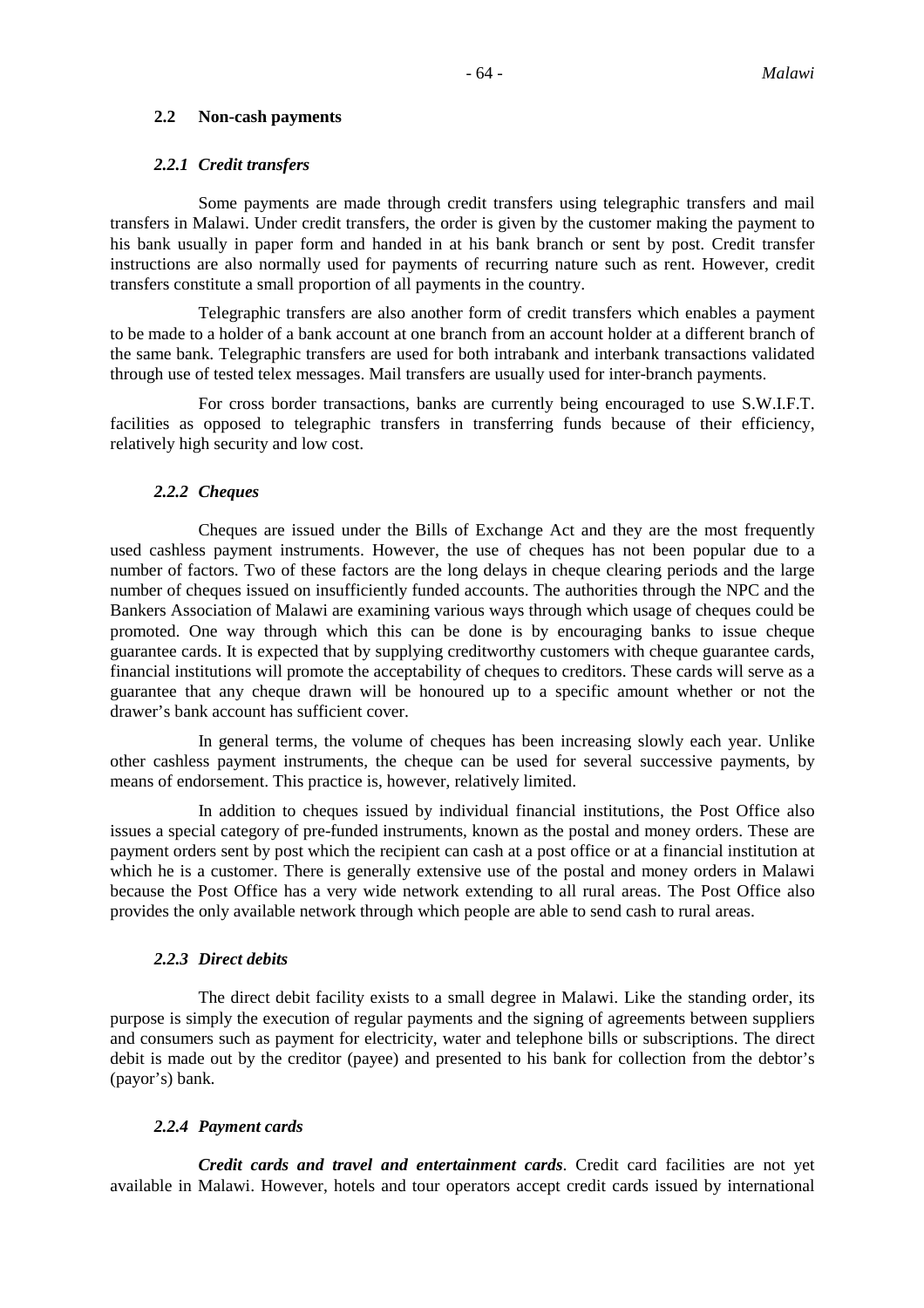organisations such as American Express, Diners Club, Eurocard and VISA. These cards are usually used by foreign tourists. The Reserve Bank and the NPC are encouraging commercial banks to consider introducing these facilities. However, the success of this will depend on the introduction of an electronic payment infrastructure.

*Pre-paid vouchers*. Pre-paid vouchers issued by petrol companies and large retail outlets are also available in Malawi. These vouchers are used manually and are only controlled by their issuers.

*ATM and POS networks*. ATM services are currently offered by Commercial Bank on a stand-alone basis at a few branches. However, the other commercial banks will also be introducing these services in the near future. Point Of Sale (POS) card payments are yet to be introduced and the commercial banks in Malawi are planning to install these facilities at large retail outlets for its customers.

# **3. PRESENT INTERBANK EXCHANGE AND SETTLEMENT SERVICES**

# **3.1 General overview**

Interbank exchange and settlement services are offered by the Reserve Bank of Malawi through the clearing house. Malawi has a net settlement system. However, plans are under way to introduce Real Time Gross Settlement (RTGS) in the long term. There is no specific law relating to payment, clearing and settlement services, but these functions are currently carried out under the Reserve Bank of Malawi Act. Clearing House operations are conducted by the Reserve Bank at both its Lilongwe and Blantyre offices.

Clearing is done twice a day at 11.30 and 13.30 from Monday to Friday. The 11.30 clearing is mainly for exchange of items by banks and actual settlement is done at 13.30. During peak periods like month end, an extra clearing period is usually arranged at 15.00.

Malawi has not yet automated its clearing house operations and therefore the clearing system involves the physical exchange of paper-based payment instruments such as cheques, clearance vouchers and mail transfers. Interbank financial market transactions are also processed by the Reserve Bank through the accounts of the commercial banks maintained by the Reserve Bank. Interbank transfers are normally effected either by issue of a letter to the Reserve Bank from the bank requesting the transfer of funds from its account authorising the Reserve Bank to debit the account and credit the account of the borrowing bank specified in the instruction. Membership of the Clearing House is only extended to deposit taking institutions licensed under the Banking Act and the Reserve Bank of Malawi Act.

# **3.2 Structure, operation and administration**

#### *3.2.1 Major legislation, regulation and policies*

There is only one exchange and settlement system in Malawi. As indicated above, there is no specific legislation regulating the payments and clearing system in Malawi. The rules and regulations governing the Clearing House operations are agreed between the Reserve Bank and the participating institutions. The Reserve Bank plays the role of inspector of the Clearing House in order to safeguard the smooth functioning of the system.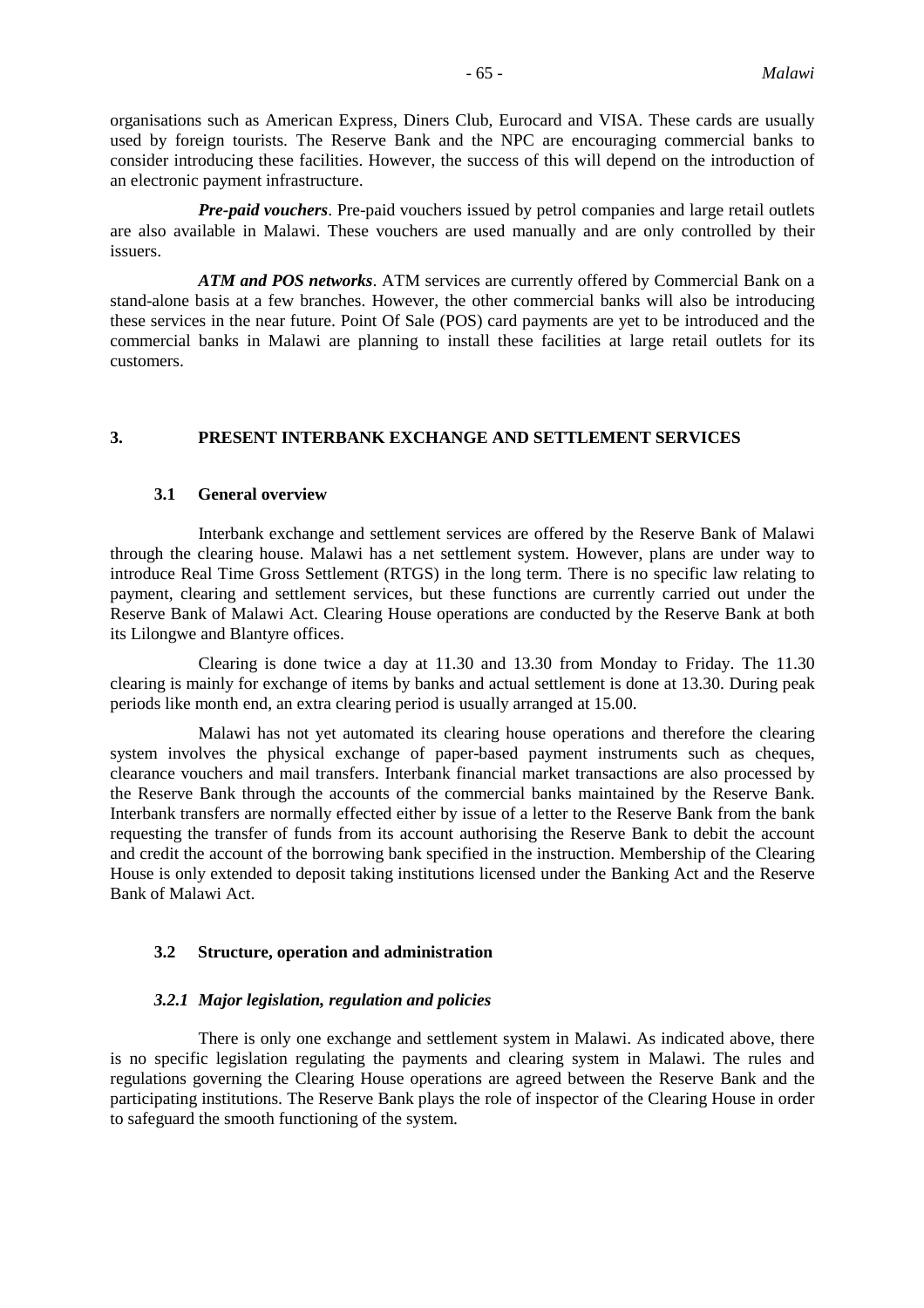# *3.2.2 Participants in the system*

Currently, there are five members in the Clearing House in Malawi. These are:

- Reserve Bank of Malawi (Member and Inspector of the Clearing House);
- National Bank of Malawi (Member);
- Commercial Bank of Malawi (Member);
- First Merchant Bank Ltd. (Member);
- Finance Bank Malawi Ltd. (Member).

However, other financial institutions participate indirectly through the four clearing banks. Each bank is held responsible for the transactions of the indirect participants which it represents at the Clearing House.

# *3.2.3 Types of transactions handled*

Since Clearing House operations are done manually, all types of paper-based payment instruments can be processed. At present, only cheques, clearing vouchers and mail transfers are handled.

# *3.2.4 Operations of the transfer system*

As indicated above, clearing rules provide for two clearing times each business day at 11.30 and 13.30. The morning session is mainly for exchange of items among members while the afternoon session is for the actual settlement of financial obligations among the participating banks. At month ends, extra clearing time is normally provided at 15.00. This extra period is provided to avoid the banks having to hold a huge amount of uncleared effects.

Punctuality in the Clearing House is emphasised. Members reporting late for clearing may be fined. Once the transfer documents are exchanged during the morning session, each member separately classifies the items into either claims against his bank and in favour of another bank or against another bank and in favour of his bank. During the afternoon session, each member then calls and records the total amount received from and delivered to the other banks. The inspector of clearing then tallies all the figures and the settlement figure is arrived at by netting out the total value of items received and that of the total items delivered. Each member is required to certify his settlement figure by signing a clearing house certificate.

The actual settlement takes place in the form of passing settlement entries into the accounts of the member banks held by the Reserve Bank of Malawi. Once the settlement figures have been certified and the necessary book entries passed, the transactions cannot be revoked. Finality is thus provided at that stage.

For up-country cheques, the maximum clearing period is five days. Currently each bank uses its own courier system to transport its country cheques to the clearing centres of Lilongwe and Blantyre.

# *3.2.5 Transaction processing environment*

At present, the clearing process is purely manual involving the physical exchange of items among clearing house members.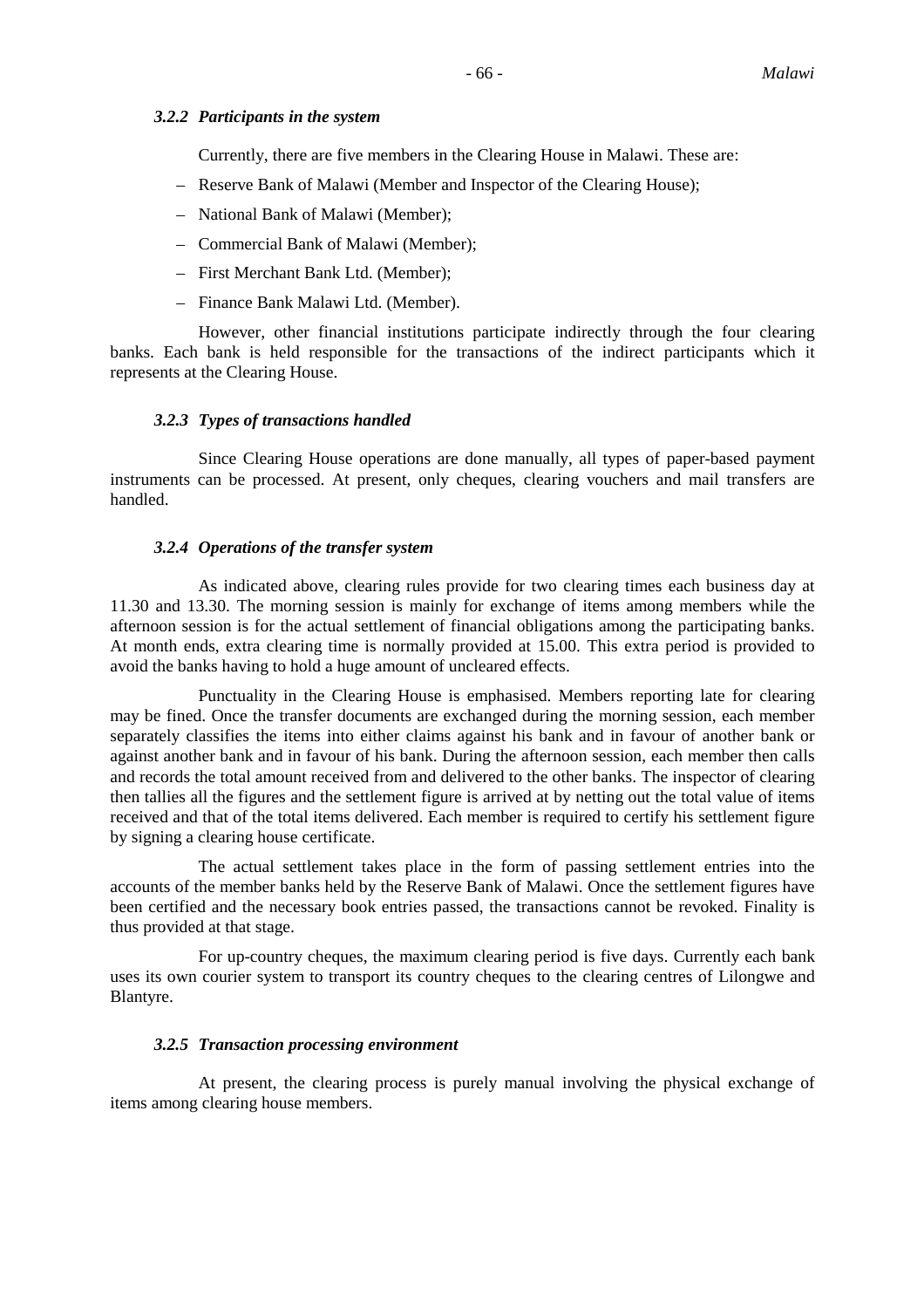# *3.2.6 Settlement procedures*

The Reserve Bank of Malawi is the only settlement agent. Finality of Clearing House operations is at the end of the day when the net financial obligation of each individual bank is entered in their respective accounts. Since this is not an online process, the banks are unable to obtain their treasury positions until the next business day when end-of-day processing by the Reserve Bank is completed. Notification of each bank's position is done by telephone every morning of each business day.

# *3.2.7 Pricing policies*

Since there are no sophisticated clearing and settlement facilities in the Malawi Clearing House, the small costs arising from the clearing house operations are borne by the Reserve Bank. Processing of end-of-day operations is done by the bank's computer system using the bank's own personnel. Telephone bills arising from confirmation of bankers' positions are also borne by the bank. There are no transaction fees.

# *3.2.8 Credit and liquidity risks*

All banks are required to maintain adequate balances in their main accounts held at the central bank at the end of each business day. The idea of this is to reduce any credit risks. However, when a bank's clearing account is overdrawn after settlement, it is expected to borrow funds from the interbank market. If it fails to secure funds from the interbank market, the bank can resort to the discount window facility at the central bank. Borrowing from the central bank is usually on the basis of collateral whose value must always be equal or higher than the value of the loan.

# **4. SPECIAL USE OF INTERBANK TRANSFER SYSTEMS FOR INTERNATIONAL AND DOMESTIC FINANCIAL TRANSACTIONS**

# **4.1 Exchange and settlement systems for international transactions**

International payments are effected through traditional correspondent banking channels maintained with all major trading partners. All existing exchange controls have been liberalised except on capital transfers.

Payment instructions are either received or sent through tested telex or S.W.I.F.T. messages to and from foreign banks. However, the Reserve Bank of Malawi is encouraging commercial banks to use S.W.I.F.T. because of high security and low cost considerations. Documentary letters of credit are also used, particularly for big contracts.

The major commercial banks also maintain international correspondent business. In the context of international payments made face-to-face, the most commonly used payment instruments are traveller's cheques and to a small degree banknotes and bank drafts.

# **4.2 Exchange and settlement systems for securities transactions**

The only securities instruments traded in Malawi are Malawi Government Treasury Bills and Local Registered Stocks. These instruments are issued by the Reserve Bank of Malawi as an agent of the Malawi Government.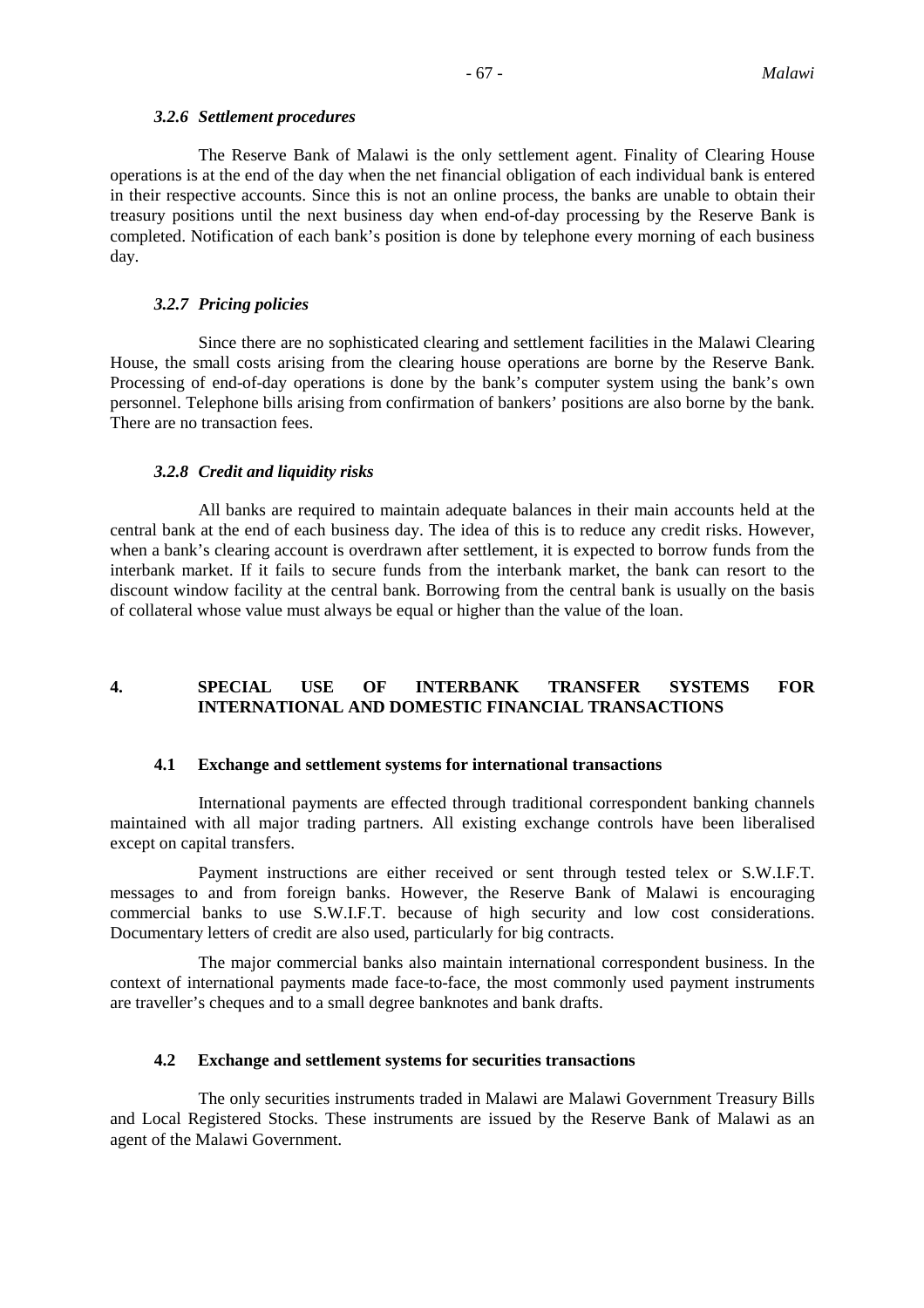# **5. THE ROLE OF THE CENTRAL BANK IN INTERBANK SYSTEMS**

#### **5.1 General responsibilities**

#### *5.1.1 Statutory responsibilities*

As mentioned above, there is no specific legislation for the clearing and settlement system in Malawi, but by virtue of its responsibilities as described in the Reserve Bank of Malawi Act, the Bank plays an active role in both clearing and settlement functions and the development and modernisation programmes of the payment system in Malawi.

In clearing and settlement functions, the Reserve Bank plays the role of inspector of the clearing house and provides office accommodation for this purpose and also supervises and confirms all settlements among banks.

It also maintains the settlement accounts of commercial banks through which interbank settlement obligations are met. It also accepts deposits from commercial banks and may make current account advances and short-term loans to them in its role as lender of last resort through these settlement accounts.

The Reserve Bank also processes interbank loans by debiting and crediting the main accounts of the concerned parties on instruction from the account holders.

The Reserve Bank is also responsible for the supervision of the commercial banks. In Malawi, the supervisory authority of the Reserve Bank also extends to all other financial institutions including the insurance industry. In these supervisory duties, which are carried out within the general framework of oversight, the Bank's major concerns are to ensure that the banks are financially sound, well managed and not posing a threat to depositors' interests.

# *5.1.2 Establishment of clearing rules*

Through the initiative of the Reserve Bank, Clearing House rules were established. However, any amendment of these rules now requires the involvement of the Bankers Association of Malawi and the National Payments Council. The Reserve Bank also regularly issues Monetary Directives for monetary policy purposes.

# **5.2 Provision of settlement and credit facilities**

The role of the Reserve Bank in the settlement process of interbank payments has already been covered above. It is the aim of the Reserve Bank of Malawi that payments are settled in a coherent way without any risk.

The Reserve Bank provides an overdraft facility to banks taking part in clearing and settlement functions. The conditions for usage of these credit facilities are determined by monetary policy considerations.

As regards all clearing operations, the Reserve Bank requires that each financial institution must ensure that its credit balance is sufficiently large to allow its transfer orders to be processed. If necessary, banks may borrow from and lend to one another to acquire funds to initiate irrevocable transactions during the day.

All commercial banks in Malawi are by law subjected to liquidity reserve requirements and therefore hold balances in the Liquidity Reserve Requirement accounts with the Reserve Bank of Malawi. Currently, the Liquidity Reserve Requirement is calculated at 35% of the total deposit base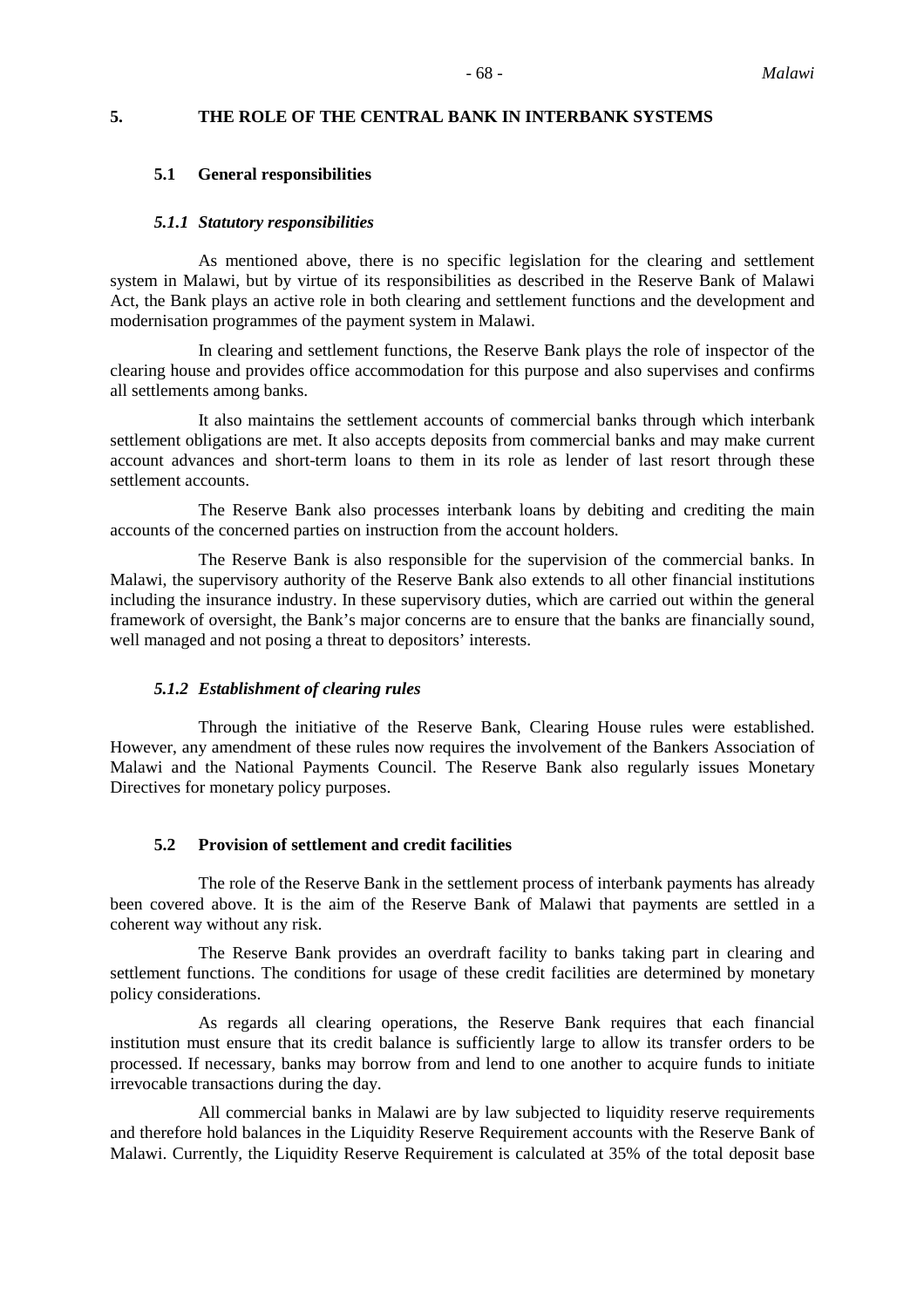of a bank for the preceding month. The Reserve Bank imposes heavy penalties for non-compliance with the liquidity reserve requirement.

In a further effort to tighten money market conditions, the reserve requirement base was, in February 1996, redefined to include government deposits with the commercial banks.

As mentioned above, the Reserve Bank also provides all other facilities relating to clearing to all banks and assumes the role of the Inspector of the Clearing House. The bank also ensures that all commercial banks' overdrawn accounts are cleared before the end of each business day. Currently, the Reserve Bank is not charging the commercial banks for the clearing services.

# **5.3 Monetary policy and the payment system**

The principal objective of the Reserve Bank of Malawi's monetary policy is price stability which is mainly guided by targeted growth and exchange rates. Malawi liberalised its economy and the exchange rate of the Malawi Kwacha is therefore determined by economic forces. Previously, the Malawi Kwacha was linked to a basket of seven currencies comprising the US dollar, pound sterling, Deutsche Mark, rand, yen, french franc and dutch guilder, from 17th January 1984 to 1994. On 7th February 1994, the Malawi Kwacha was floated. The first fixing session was on 18th February 1994 on which US\$ 1.00 settled on MKW 6.51.

With regard to interest rates, the Reserve Bank of Malawi announces and provides its official discount rate, thereby giving clear indications on the desired movement of short-term interest rates. In order to achieve desired interest rates, the Reserve Bank is guided by the economic growth targets that are set at the beginning of each financial year. Control of inflation is one major concern of monetary policy in Malawi. This aims at ensuring that the level of inflation is consistent with growth objectives.

To change the bank rate the Reserve Bank is guided by the average of six auctions of the 91-day Treasury bills rate. However, the bank rate is only adjusted if there is a continuous change in the trend of the Treasury bills rate either downwards or upwards. This helps to ensure that changes in bank rate are really determined by market forces.

In monitoring money supply in order to bring the overall market position to the desired levels of surplus or deficit, the Reserve Bank uses Open Market Operations in order to mop up excess liquidity or increase money supply in the economy.

Although exchange controls have been liberalised, Malawi still maintains exchange control on capital flows. Accordingly, residents of Malawi have to seek exchange control approval for any external direct or portfolio investments. Similarly, all foreign capital inflows for direct or portfolio investments have to be registered with the Reserve Bank of Malawi.

# **5.4 Risk reduction measures**

The Reserve Bank of Malawi through the NPC has managed to reduce the clearing period for cheques. This move was aimed at reducing the liquidity risk in the payment system usually associated with delays in cheque clearing. In order to avoid the systemic and credit risk that the banks may be exposed to in the Clearing House, all members of the clearing system are requested to maintain adequate credit balances in their clearing accounts with the Reserve Bank.

The banks have also agreed to establish a fraud investigation unit to be responsible for investigating all fraud cases in the banking industry and also prosecute the cases in court. This unit will be established on a cost sharing basis among all members in the financial system.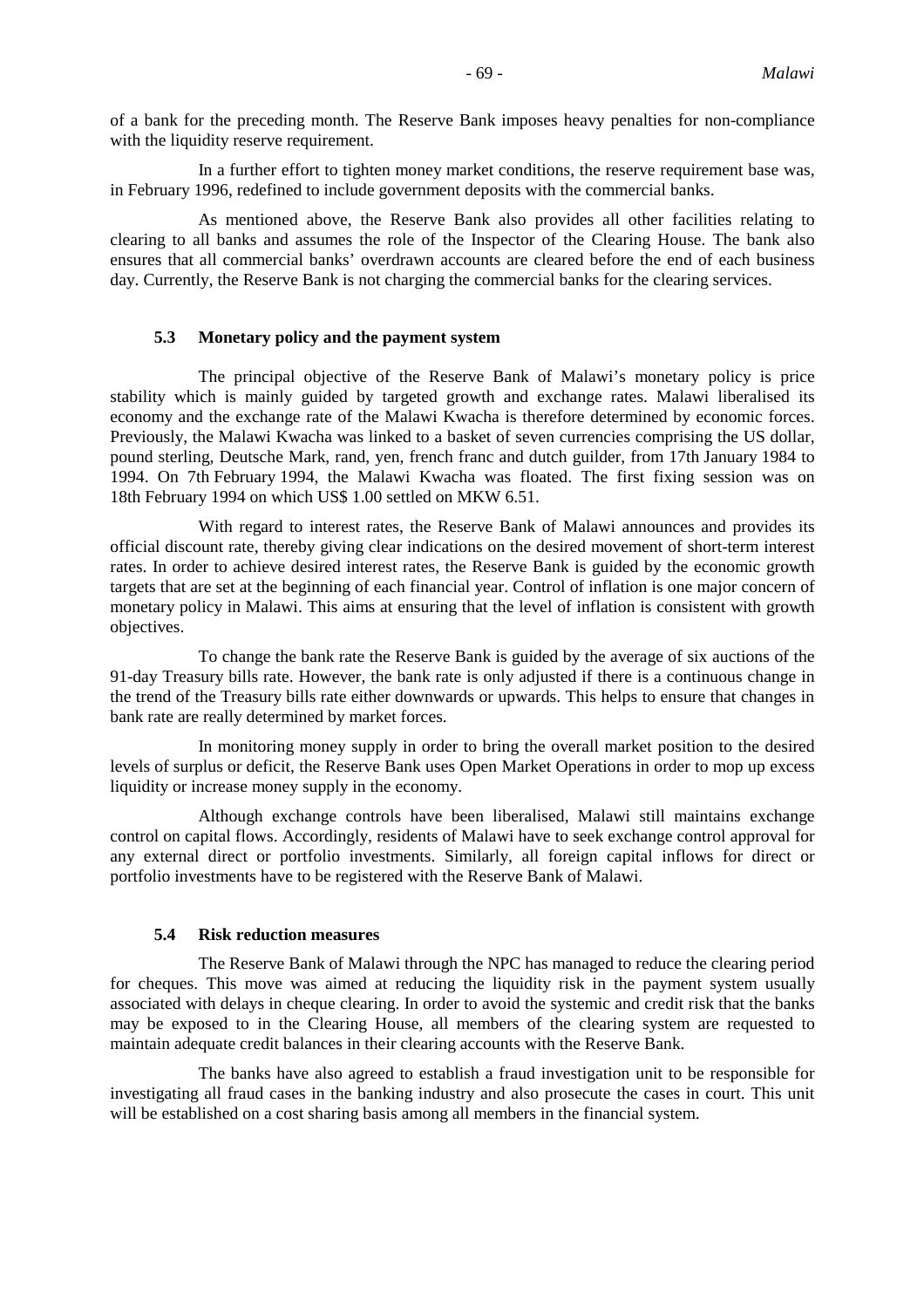# **6. RECENT DEVELOPMENTS IN THE PAYMENT SYSTEM**

#### **6.1 General overview**

#### *6.1.1 NPC plan of action for modernisation of the payments system in Malawi*

Malawi has embarked on a comprehensive programme to re-examine its payment system infrastructure. Under this, the NPC has drawn a comprehensive payments system modernisation plan of action. Some legislation will be reviewed under this plan of action.

There are also plans to develop new legislation for areas which are not currently covered. One legislation to be reviewed is the Bills of Exchange Act. There are also plans to review the Building Societies Act. The new legislation under consideration is the Payment System, Settlement and Clearing Act, Money Laundering Act and Securities Act. Drafting of the Money Laundering Act and the Securities Act has already been completed and awaiting parliamentary debate.

Under this modernisation programme there are also plans to introduce more cashless payment instruments such as smart cards, debit/credit cards, POS and others. In order to promote the use of cheques and restore the public's confidence in cheques as acceptable means of payment, the banks have agreed to introduce cheque guarantee cards.

#### **6.2 Other developments**

#### *6.2.1 Automation of clearing house system*

Malawi has a long-term strategy to eventually automate its Clearing House operations. Already plans are under way to link the commercial banks and the central bank. Some consultants have already been approached to carry out a feasibility study on this project.

#### *6.2.2 MICR cheque processing standards*

Banks in Malawi have agreed to introduce modern cheque processing standards by using MICR technology. This move is in line with the current payments system modernisation plan of action.

# *6.2.3 Establishment of data bank*

In order to share information on issues of mutual interest, banks have also agreed to establish a data bank. Through this data bank, banks will share such information as list of bad customers as well as fraud cases. It is hoped that through this banks will be able to avoid certain risks.

#### *6.2.4 Review of Clearing House rules*

As mentioned above, the current Clearing House rules were drawn up by the Reserve Bank. It is realised by the central bank that the commercial banks through the Bankers Association of Malawi should be fully involved in the formulation of these rules and should actually take ownership of the rules. In this way the Association will be able to punish any member who contravenes the rules. It is very difficult at the moment to punish any member who contravenes the current rules because they are simply viewed as Reserve Bank rules imposed on the members. All these measures are aimed at creating an environment where cashless payment instruments will gain acceptability and reduce excessive use of cash, thereby establishing an efficient system on the transfer of value through the payment system.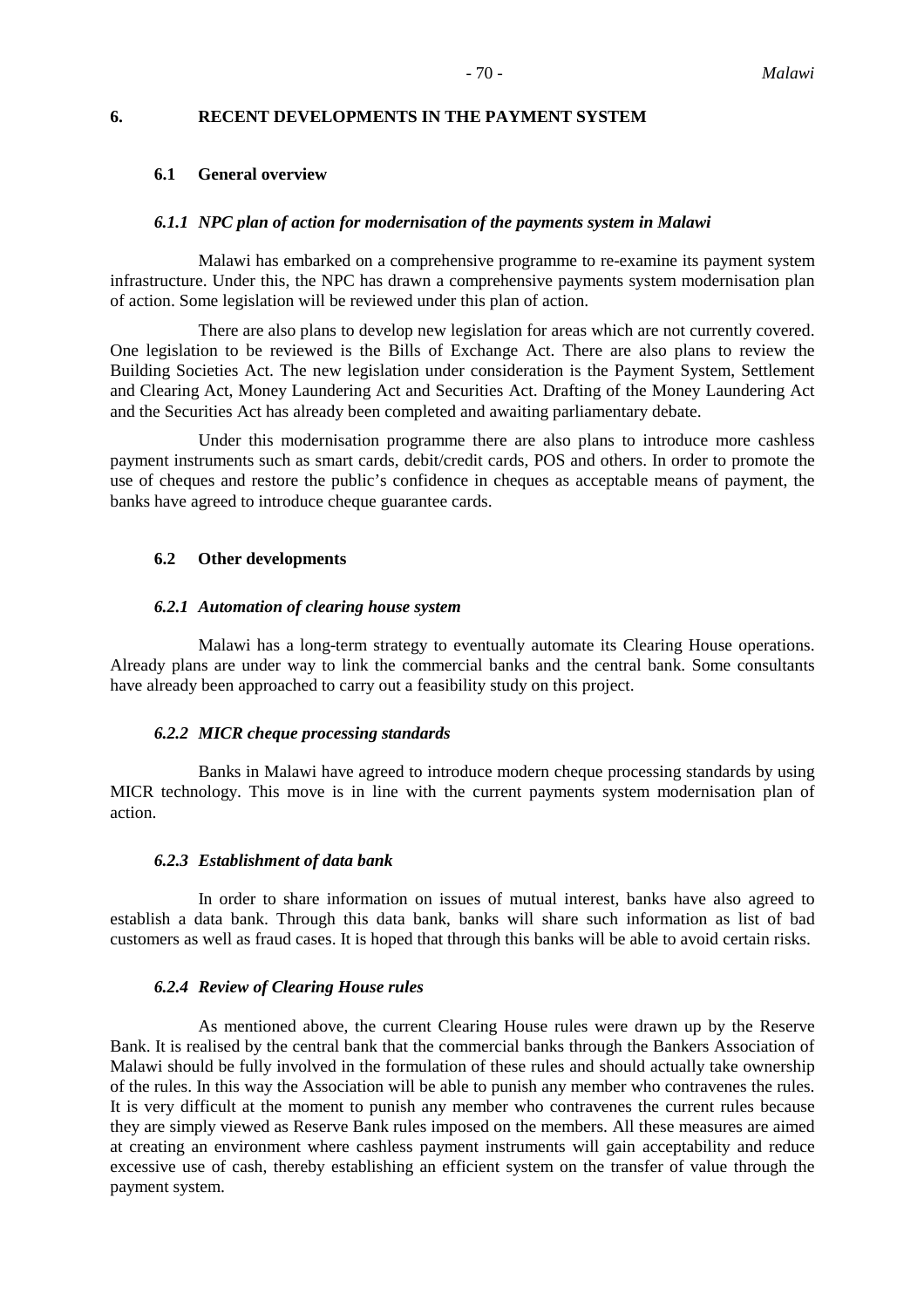# **7. INFRASTRUCTURE**

#### **7.1 Telecommunications infrastructure**

The Malawi Posts and Telecoms Corporation (MPTC), formerly the Government Department of Posts and Telecommunications within the Ministry of Transport and Communications until 1995, is mainly responsible for the provision of the telecommunications infrastructure in Malawi. Private companies have not yet been licensed to provide telecommunication services.

The MPTC has a wide network of telecommunication facilities throughout the country. It is currently putting up new exchange centres in the urban areas in order to improve telecommunication facilities. The NPC has also formed a special subcommittee to constantly review the requirements of the banking industry together with MPTC.

# **7.2 Availability of electricity**

The Electricity Supply Commission of Malawi (ESCOM) is the sole supplier of electrical power in Malawi. It has a wide distribution network of electricity throughout the country. Most of the urban centres are adequately supplied with electricity. Currently, there is a project on Rural Electrification, funded by the World Bank, the African Development Bank and the Malawi Government, which is aimed at bringing electricity to most of the rural areas.

ESCOM is putting up more new hydroelectric power stations in order to boost its generating capacity.

# **7.3 Road infrastructure**

Malawi has a very good road network connecting the major cities and towns. Malawi also has a good road network in the rural areas which has been constructed under the Rural Integrated Development Programme. Since Malawi is mainly an agricultural economy, the improvement of roads in the rural areas has been given priority in order to facilitate the transportation of agricultural commodities to the markets.

The good road network between cities has helped to speed up the movement of cheques from one corner of the country to another and thereby speeding up the clearing of cheques. Recently, the cheque clearing period in Malawi has been reduced from as long as 21 days to a maximum period of 5 days.

# **7.4 Economic reforms**

Economic reforms started in the early 1980s through the World Bank and IMF sponsored Structural Adjustment Programmes. Both the Government and the central bank have played active roles in these economic reforms. The reforms have mainly aimed at rejuvenating the private sector in order to turn it into an engine of economic growth.

The impact of these reforms on the country's financial sector has been positive. Malawi has witnessed the establishment of new banks and several financial institutions in an industry which was dominated by a few institutions before. The birth of these new institutions has increased competition, which in turn has helped to improve efficiency in the country's payments system.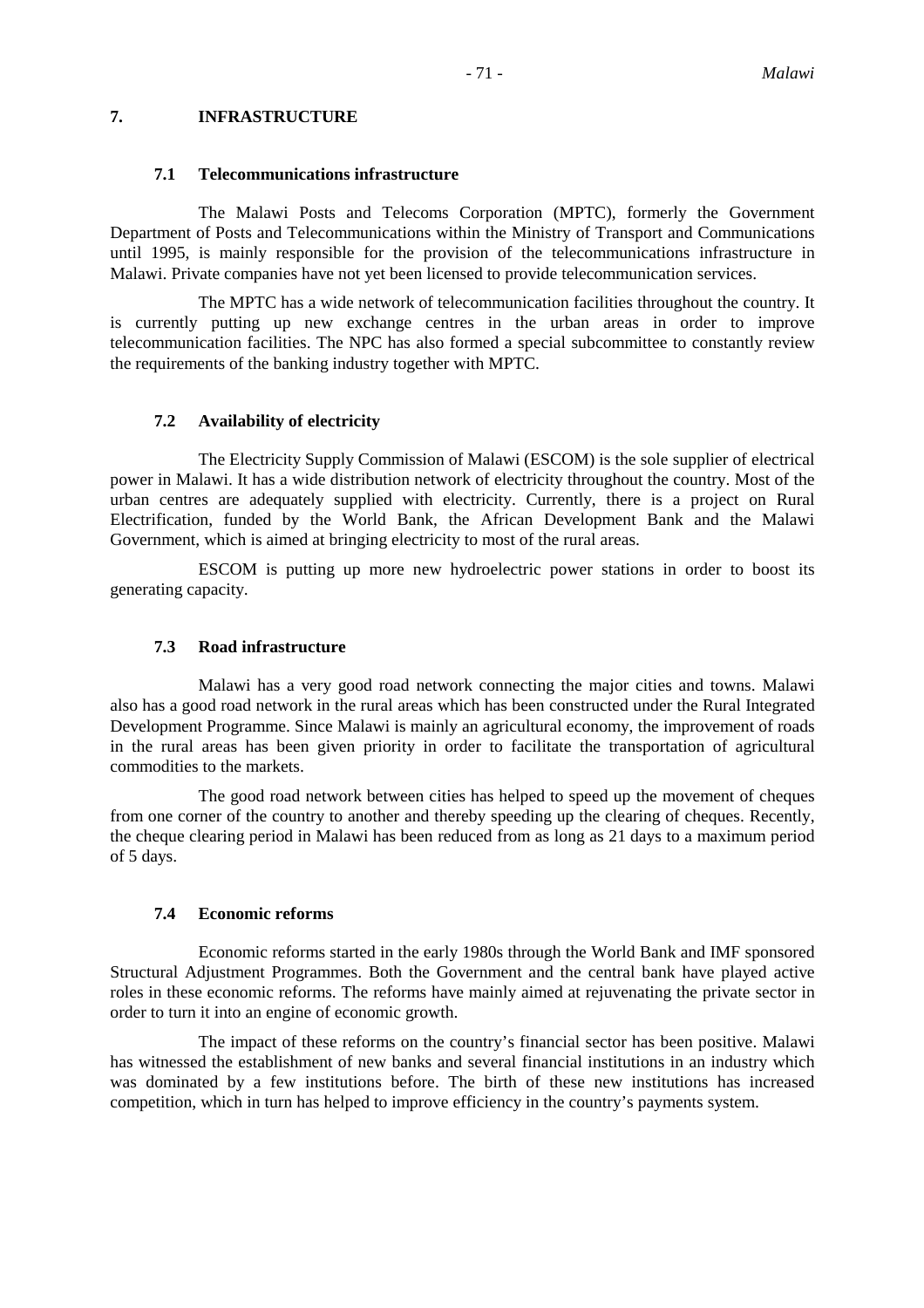|                                           | 1992     | 1993     | 1994     | 1995     | 1996     |
|-------------------------------------------|----------|----------|----------|----------|----------|
| Population (millions)                     | 9.4      | 9.7      | 10.0     | 10.34    | 10.70    |
| GDP (US\$ millions)                       | 1,857.71 | 2,069.86 | 1,286.80 | 1,422.70 | 2,201.70 |
| GDP per capita (US\$)                     | 182.85   | 226.71   | 128.31   | 142.21   | 205.5    |
| Exchange rate (domestic<br>vis-à-vis USD) |          |          |          |          |          |
|                                           | 4.3956   | 4.4656   | 15.2986  | 15.3048  | 15.3224  |
|                                           | 3.6013   | 4.4132   | 8.8476   | 15.2839  | 15.2771  |

# Table 1 **Basic statistical data**

# Table 2

# **Settlement media used by non-banks**

(at year-end, not seasonally adjusted, in billions of Kwacha)

| 1992   | 1993   | 1994   | 1995   | 1996   |
|--------|--------|--------|--------|--------|
| 65.93  | 92.75  | 40.83  | 64.53  | 79.85  |
| 123.53 | 181.00 | 65.60  | 118.45 | 184.15 |
| 153.71 | 206.05 | 92.43  | 135.48 | 170.44 |
| 277.24 | 387.05 | 158.02 | 253.93 | 354.59 |